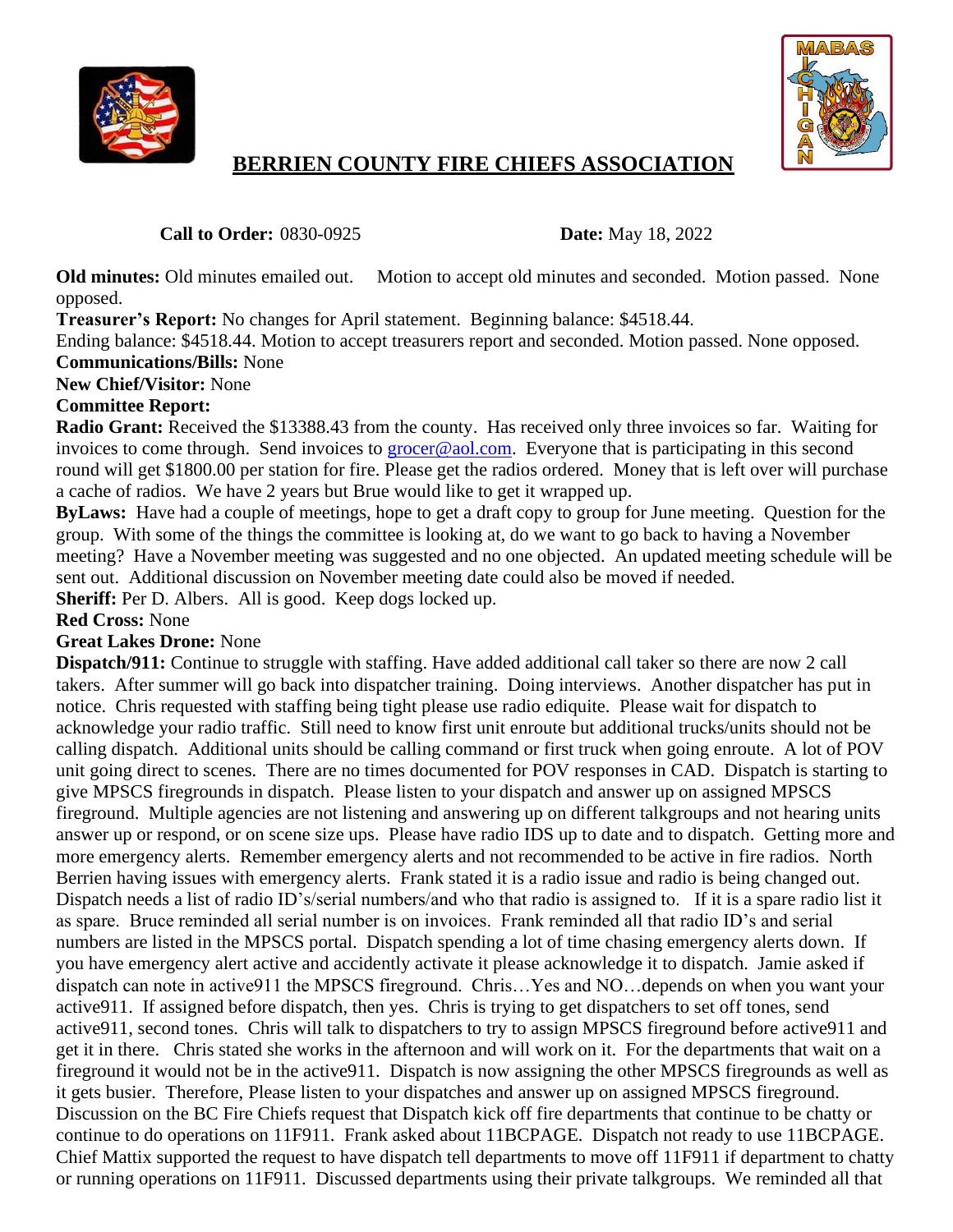every fire department has their own proprietary talk group. Chief Mattix stated he will send out a reminder busy season coming and remind all on radio etiquette. Frank reminded all that us as the department leaders to keep the chitchat off 11F911 and use proprietary for chitchat.

#### **DNR:** None

**Funeral:** Berrien Springs

#### **Emergency Management:** All good **EMS:**

**Medic-1:** Busy like everyone.

**S.M.C.A.S.:** None

**Med Flight:** Getting busy with landing zone classes. Request from one of the pilots. Please mark LZ with an engine with lights going. Heading up to Benton Harbor for Senior PGA meeting.

**Med Control:** K9 first aid class last night. Went very well. Want to do more training. Al asked about the EMS strike force that Chief Jones, Chief Lamb, Chief Davidson, DR Beyer, and Al had put together, Now with COVID being lifted would like to do a training at the hospital all departments can play. Would like to test the medical branch and have EMS/MFR and Fire departments staged in parking lot and have a simulated event at the hospital. Only MFR department present was Chikaming. Al stated he would like to offer it up to all departments in the county to participate. Would need fire departments to do patient moving and assistance. Chief Mattix, Frank, and Al to get together and worjk on it. Frank asked if there is interest among departments present. Chikaming unable to send a medical unit. There were No objections to it. Chief Mattix, Frank, Al to work on a date. Frank asked Jason if Medic would be able to provide CEU's for EMS

Chief Harper commented on how good the K9 first aid class was. He learned a lot however he was not able to get a K9 medical kit. The kits were only given out to people with K9. Al stated he would see if he can get some. Question asked if med flight or Medic would transport a K9? Mark stated he is pretty doggone sure they would transport a PD K9 but would find out for sure

**LEPC:** Next meeting June 21, 2022.

**BCFA:** Gerry on vacation. Frank stated he was asked by Gerry to have fire departments give Gerry hoe=w many CO detectors and how many smoke detectors per department. Get your numbers to Gerry.

**Training:** Adult and HS class taking final written Thursday night and practical on Saturday. Any department personal that can help please let Cory know and be at the BC Fairgrounds by 0700 Saturday morning. Certified and non certified can help. Certified to be proctors and non certified can be runners. Also need apparatus as well. 40 students testing. Contact Corey Burks if can help

**HazMat:** All good. Looking to branch out. Team open to operations level fire department members. If interested get with Dave or Rocky.

**MITRT5:** No updates.

**MABAS:** Meeting last Wednesday. The MIMABAS store has change. New store is through Eagle Engraving. Website: https://eagle-engraving.com/index.php?route=product/category&path=133\_160

Every MIMABAS item purchased MIMABAS gets 25% back. That is and increase from old store. MIMABAS Trainings:

March 2022 Radio/Zoom MRP activation for division 3701.

April 11-13 2022, Midwest Fire Rescue Expo and Conference

May 11, 2022 Radio/Zoom MRP activation for division 3801.

June 06 and 08 Red Center Exercise with Western Wayne UAS and Hazmat.

Working on MRP ordering video.

MIMABAS Presentation:

Delta County

Shiawassee County May 05.

Isabella County May 11.

Metcosta County May 12.

Antrim County May 25.

Marquette County June 21

Tuscolo County July 12.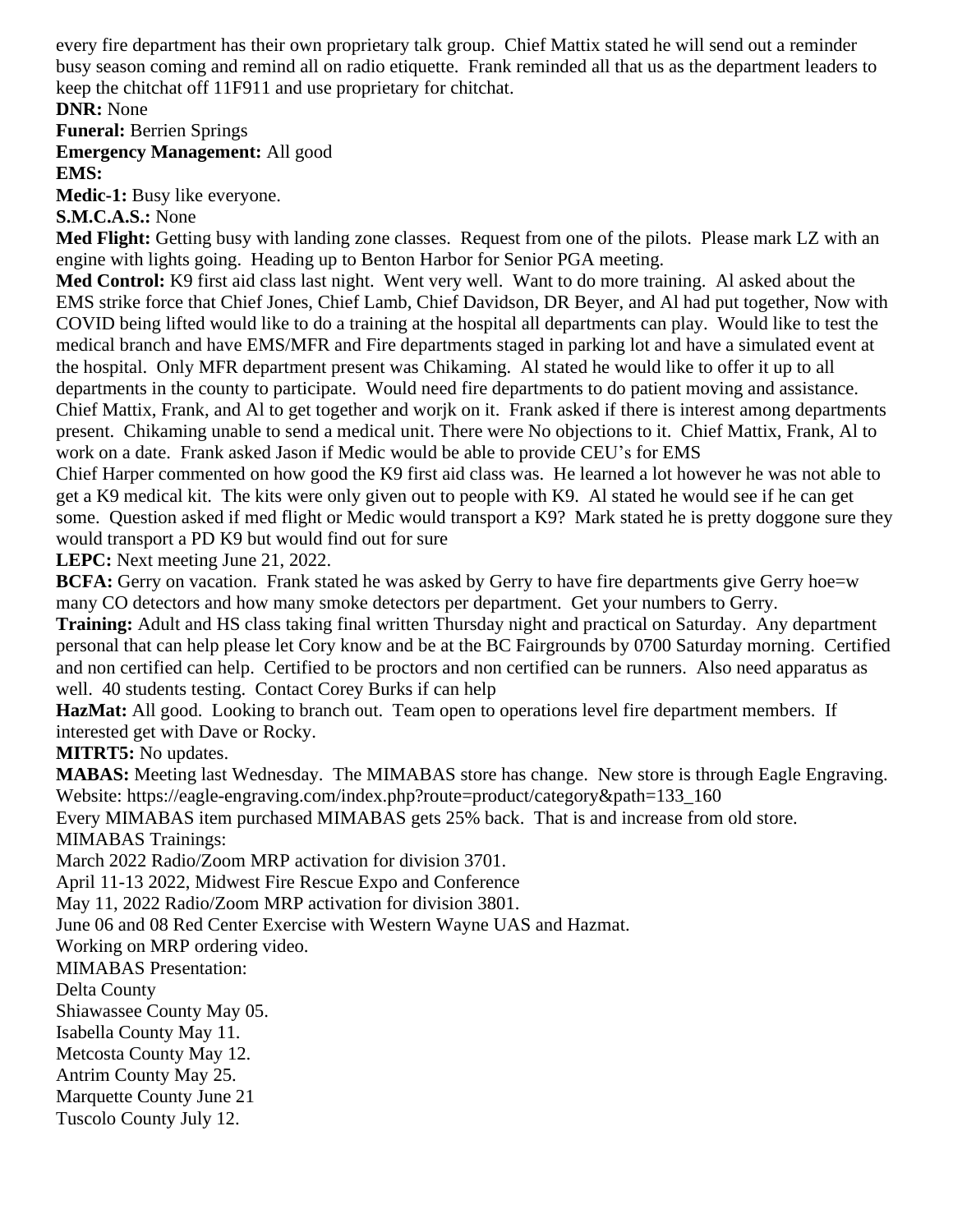MIMABAS FY2022 Purchases: Forward command unit in final specs 18,000 gallon fuel tanker to be delivered in next few weeks. Generator light tower trailers currently in use in Grayling. Special Operations: Working with state on certification for IMT teams MIMABAS Team Validations: Battle Creek Hazmat March 16 Macomb CO Hazmat May 04 Western Wayne Tech Rescue June 21. Washtenaw CVO Tower Rescue April 29 Macomb CO Tech Rescue June 2023 New division: Lapeer County Division 3305. The MIMABAS RIT and MayDay policies are on the table as well. The communications, response, and accountability ones will be emailed out as they are very lengthy to print. **Old Business:** Chief Mattix reminded all to please keep up on NFIRS reports. BioCare: North Berrien July 25. Weesaw July 29. Frank asked for those departments using BioCare please get your BioCare dates to him to be put in minutes. **New Business:** Chief Myers discussed issues with Fire Cat hose testing. He stated they took a very long time to test hose, pulled some crew off his job, left hose laying on ground. Chief Myers stated he contacted to complain, and bill was reduced. Others stated had problems as well. Chief Mattix stated he had issues as well. Chief Mattix requested departments that have issues with Fire Cat hose testing to let him know.

**Next Meeting:** 0830 on June 15, 2022. Frank will be on vacation for that meeting. Meeting most likely to be recorded.

**Adjourn:** Motion to adjourn 0925.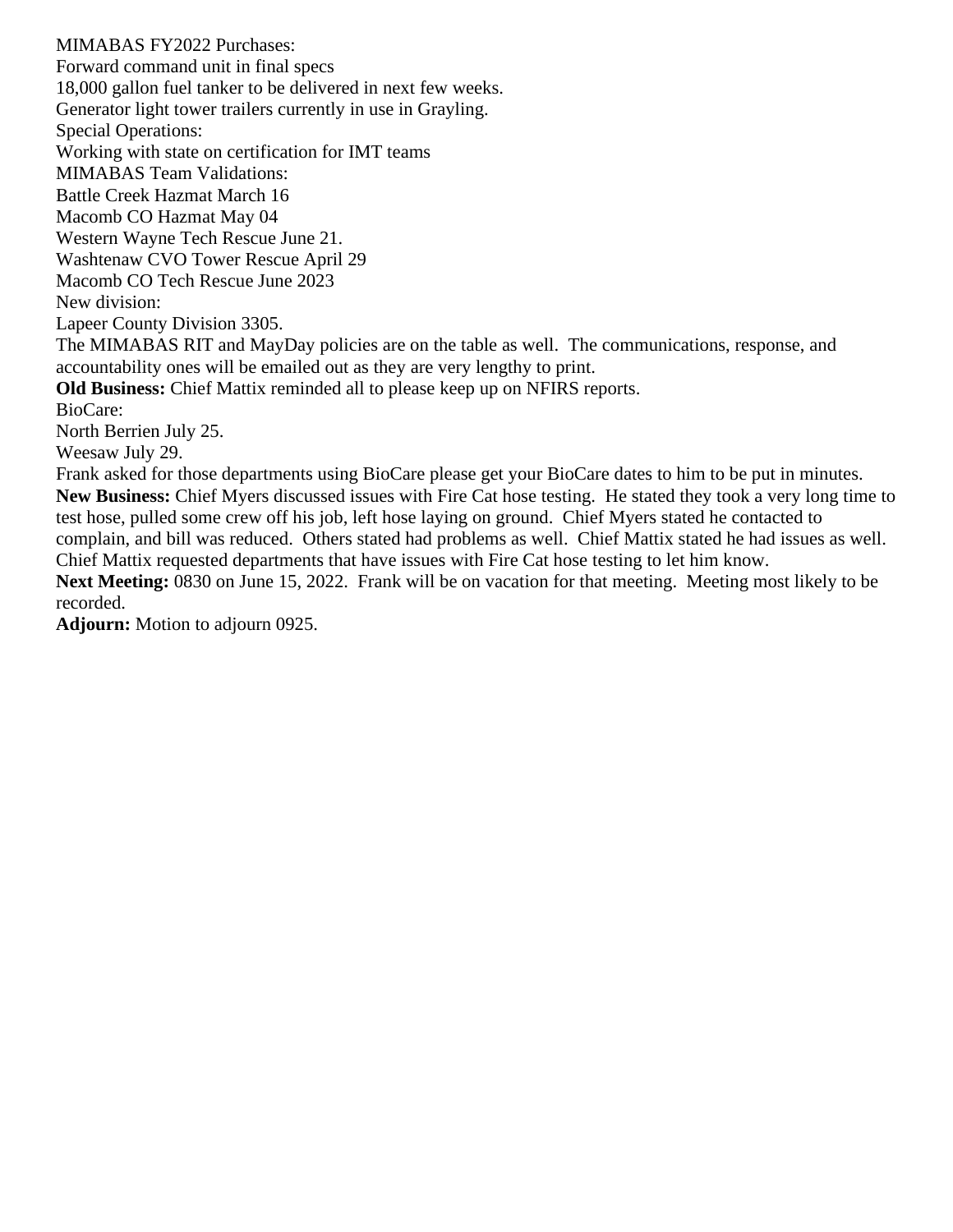# **Berrien County Fire Chief's Association Attendance Sheet** May 18, 2022

Print

Signature

Dept.

1.  $K_{d-1}$ 2. 3. BuchANAN essurin  $\iota$ m 4. ECTRVN  $SSoF2$ 5.  $74525$ edre 6.  $4020$ 7.  $77F$ HARPER  $ADU$ 8. ABASON 9.  $Sterikx$  $D$   $e$  $\tau$ 10. Chikensus Wei 11. incoln  $\overline{q}_U$ 12.  $511$  $15$ 13. Stavea  $\overline{\Lambda}/\overline{\mathcal{Z}}$  $N145S$ 14. **DRE**  $2nK$ 15.  $F$ lick  $NBT$  $Amre$  $F$ Connel 16. eremy Connel 17.  $herPr$ 18.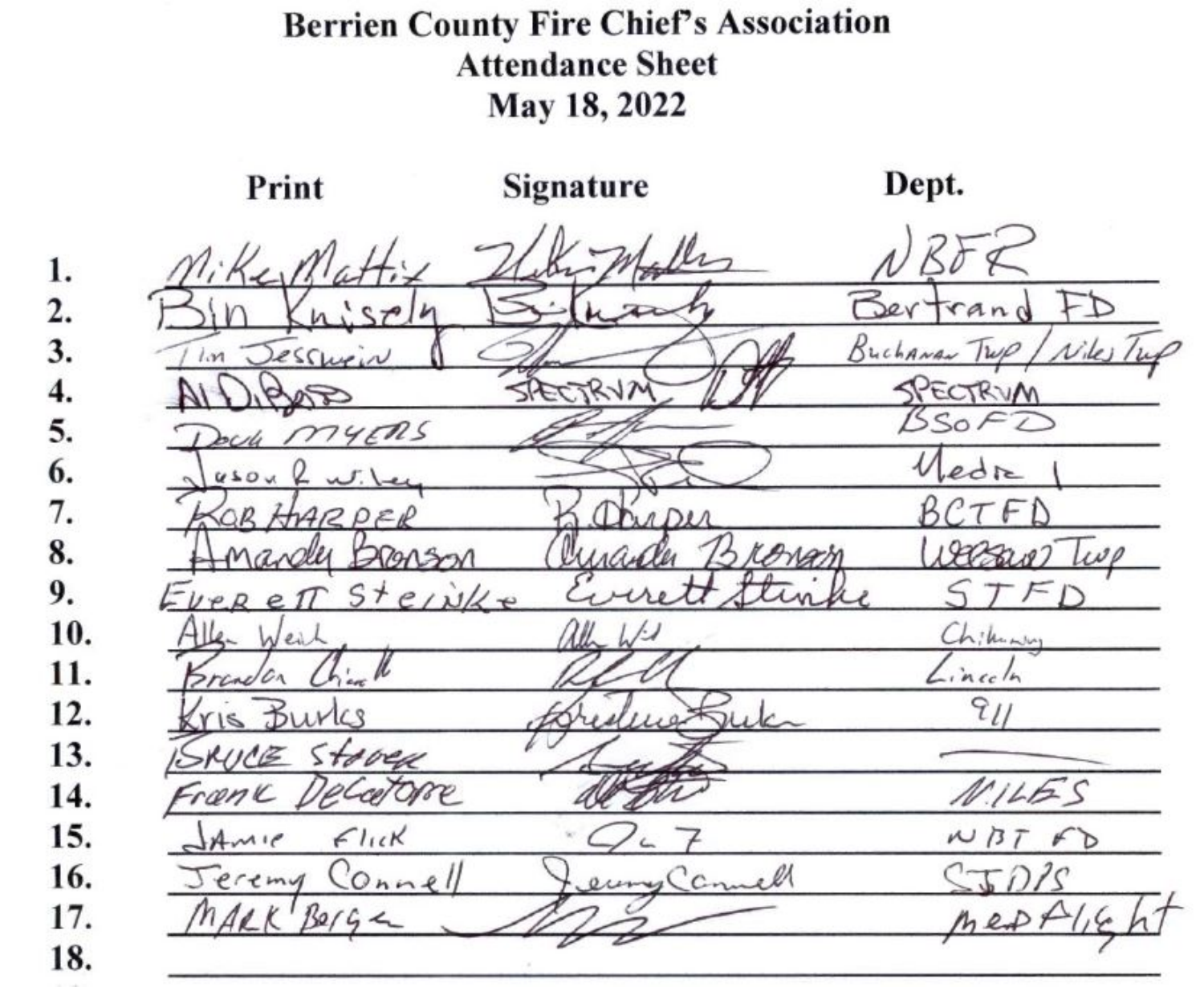

### **MICHIGAN MUTUAL AID BOX ALARM SYSTEM (MABAS) POLICIES – PRACTICES – GUIDELINES**



| <b>Subject: MIMABAS May Day</b>                 | No:                   |
|-------------------------------------------------|-----------------------|
| <b>Functional Area: MIMABAS Operations</b>      |                       |
| <b>Category: Policy</b>                         | <b>Revision Date:</b> |
| <b>Approved by: President Brian Ball 1/2022</b> | Page 1 of 6           |

#### **Purpose**

This Standard Operating Procedure is for the purpose of providing for a clear and definitive process for all area fire departments for calling for, and handling a "Mayday" request for help in an immediate hazardous environment.

#### **Definitions**

**MAYDAY -** Is considered an immediate need for help and implies a life or lives are in immediate danger.

**RIC or RIT** - Either Rapid Intervention Crew or Rapid Intervention Team. Both have the same function.

**On Deck** – A forward staging position located just outside the immediate hazard zone, safely distanced from the entrance of a tactical position. Once a crew is assigned to an On-Deck position, they are first and foremost a Rapid Intervention Crew until they are given an assignment into the hazard zone.

**Emergency Traffic Only** – Radio discipline by all on the scene. Radio traffic should only pertain to the emergency declared and/or priority traffic that has an effect on life safety. Face to face communication as much as possible to keep the fire ground channel free.

#### **GRAB LIVES Acronym**:

**G**-uage Check Air Gauge **L**-ow Stay Low **A**-ctivate Pass **V**-olume Make Noise **B**-reathing Conserve Air **E**-xit Find an exit

**R**-adio for Assistance **I**-lluminate Shine Flashlight **S**-hield Airway, Protect Airway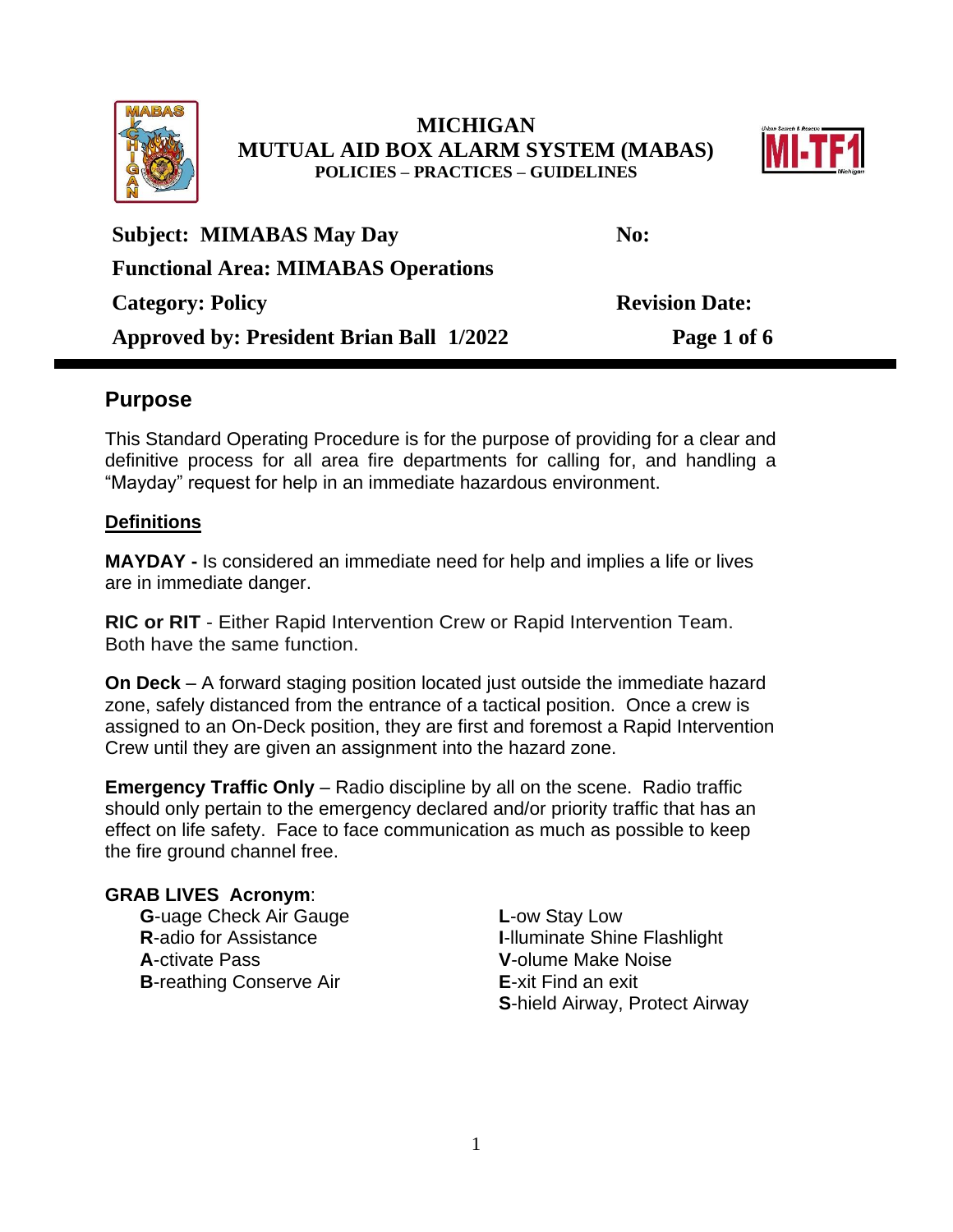# **Procedure**

#### **Personnel's Responsibility**

To ensure the best chance for a positive incident outcome, personnel should immediately transmit a MAYDAY when any of the following situations develop:

- 1. Firefighter(s) have become entangled, trapped, or pinned;
- 2. Firefighter(s) have fallen through a roof or floor and cannot be accounted for or have become injured;
- 3. Firefighter(s) are caught in uncontrollable thermal conditions
- 4. Firefighter(s) cannot find hose line or tag line with zero visibility;
	- A. A low air alert activates, and firefighter(s) cannot immediately find an exit.
	- B. At any other time, a firefighter believes the safety of a crew, or a crew member may be at risk.

#### **Transmitting MAYDAY**

Personnel should declare a MAYDAY as follows:

❑ Declare "MAYDAY, MAYDAY, MAYDAY and UNIT

Example: MAYDAY, MAYDAY, MAYDAY, Engine 21

- ❑ Be prepared to give the Who, What, Where report when MAYDAY is acknowledged.
	- $\circ$  Who is in trouble
	- o What happened / What is the problem / Conditions
	- o Location /Where

Example: Engine 21, FF Tom Smith is lost in heavy smoke and heat condition on the second floor, Charlie side.

❑ Retransmit "MAYDAY, MAYDAY, MAYDAY, and UNIT if not immediately acknowledged.

#### **MAYDAY Operations**

- 1. Unit declares a MAYDAY
- 2. Dispatch should automatically send emergency tones and say "**Emergency Traffic Only, a MAYDAY has been declared"**

Incident Commander (IC) should acknowledge MAYDAY, request **emergency traffic only**.

3. The IC asks the unit calling the MAYDAY to identify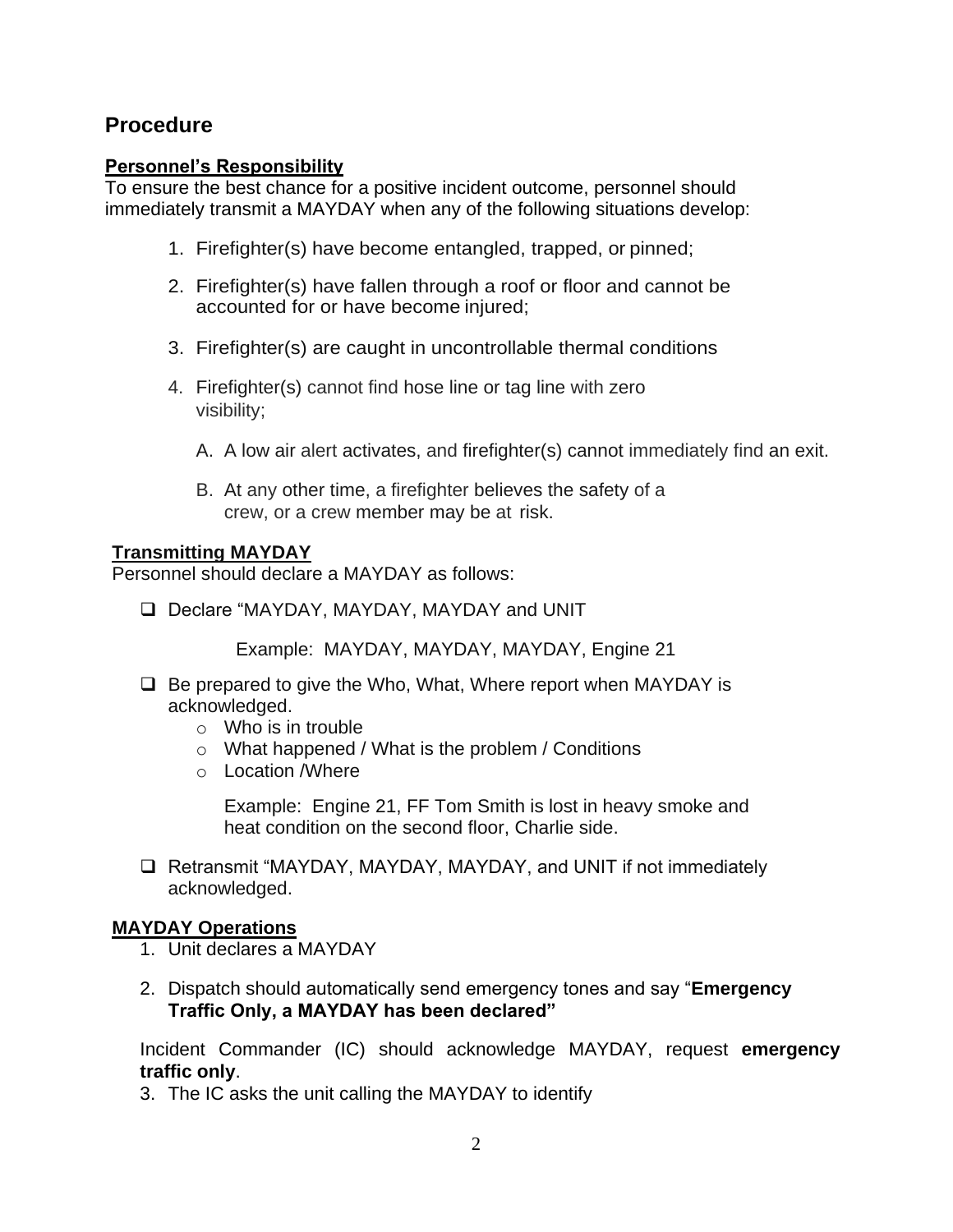- a. WHO, WHAT, and WHERE the MAYDAY is occurring.
- b. Fire Dispatch will relay messages that are not immediately acknowledged by the Incident Commander.
- c. If fire dispatch has not acknowledged the MAYDAY, the IC shall request emergency tones and declare the MAYDAY over the radio.
- 4. The MAYDAY unit will give the:
	- a. WHO (name and unit)
	- b. WHAT (lost / trapped / injured/ out of air/ SCBA malfunction.)
	- c. WHERE if known (floor/ side/ area/ division.)
- 5. The Incident Commander will confirm:
	- a. MAYDAY Units radio traffic (WHO, WHAT, WHERE) and
	- b. Ask the MAYDAY unit to initiate their GRABLIVES procedures.
- 6. The Incident Commander will assign a Rapid Intervention Crew (RIC) supervisor and deploy RIC
- 7. All units will maintain their current assignments, and the radio traffic should be priority radio traffic only. **(NOTE: All units will remain on their current radio channel unless directed by the IC).**
- 8. The Incident Commander will continue to keep an open line of communication with the MAYDAY unit, via radio.
- 9. Fire Dispatch; Upon hearing the MAYDAY:
	- a. Tone out an additional alarm to the scene to include: 3 Engines 1 Ladder Truck, 1 Command Officer, 1 Paramedic Unit and Metro Tech Rescue (Level II stage).
	- b. The Incident Commander at their earliest opportunity will contact Fire Dispatch by radio or phone to confirm the additional alarm was dispatched.
- 10.IC Should request an additional medic unit for each MAYDAY firefighter, and additional alarms/units as deemed necessary.
- 11.Incident Commander will continually monitor the MAYDAY situation and provide additional resources as requested by the RIC supervisor.
- 12.The RIC supervisor will notify the IC, **"Rescue Complete"** and full PAR for all his units.
- 13.The Incident Commander will conduct a full PAR, face to face if possible.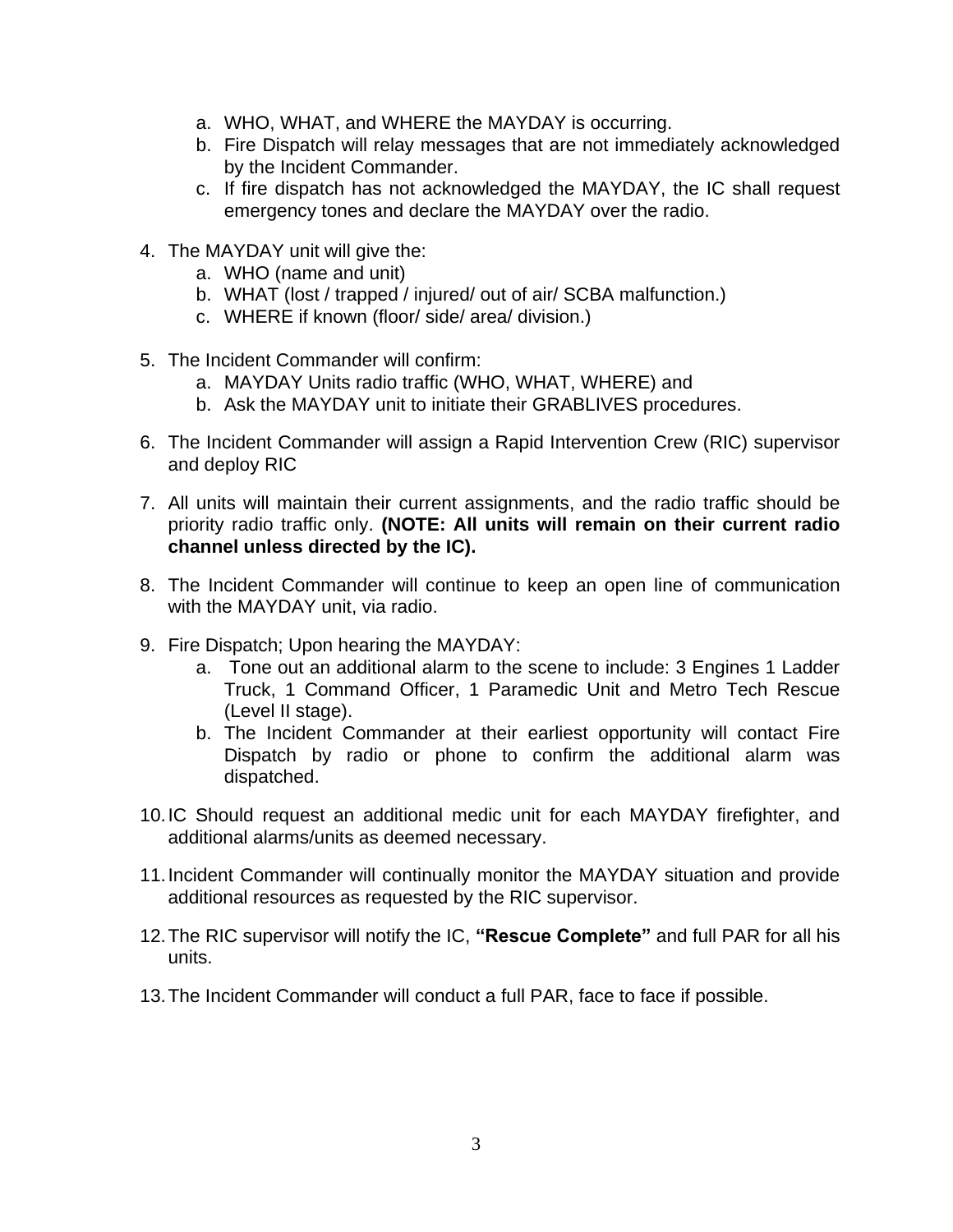#### **MAYDAY Termination**

- 1. IC will ask dispatch for tones
- 2. IC transmit; "MAYDAY operations have been completed. All units can resume normal radio traffic."

#### **\*IC should consider using MAYDAY flow sheet included with this procedure\***

#### **Expectation of Dispatch**

- **1.** Transmit Emergency Tones and state a MAYDAY has been declared.
- **2.** Confirm that IC acknowledged the MAYDAY **(if the IC has not immediately responded.)**
- **3.** Auto dispatch 3 Engines, 1 Ladder, 1 Command, 1 Medic, and Metro Tech Rescue. Request units to Level II stage.
- **4.** Maintain Emergency Traffic only until cleared by IC.
- **5.** Transmit tones ones when IC terminates the MAYDAY.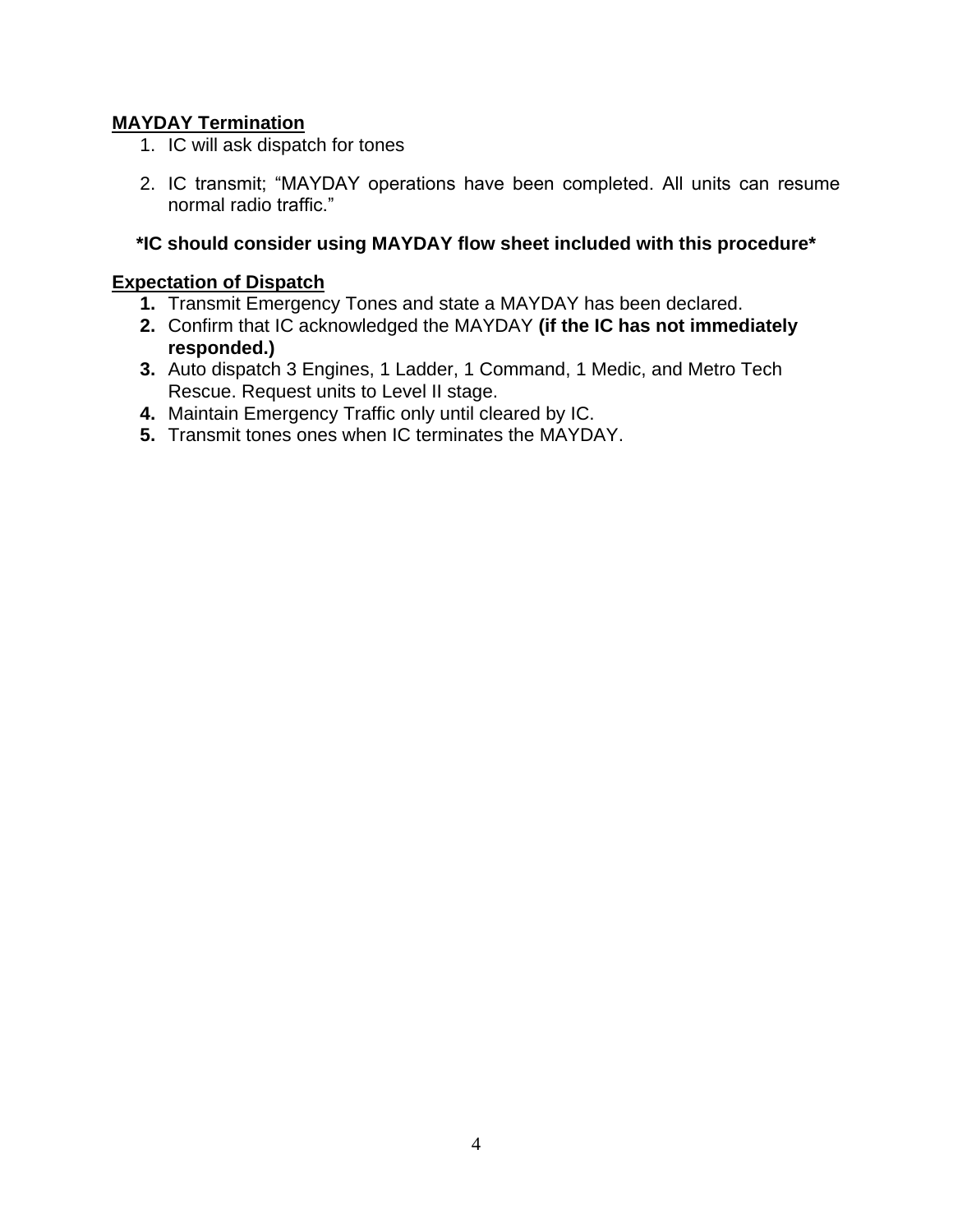# **FIREFIGHTER MAYDAY**

| Look at radio screen & document Radio<br><u>ID___________________________</u>                                                                                                    |                                                            |  |  |
|----------------------------------------------------------------------------------------------------------------------------------------------------------------------------------|------------------------------------------------------------|--|--|
| Transmit: "All units assigned to ______ incident, emergency traffic<br>only. Unit calling MAYDAY identify"                                                                       |                                                            |  |  |
| <b>Receive and Document:</b>                                                                                                                                                     |                                                            |  |  |
| Who                                                                                                                                                                              |                                                            |  |  |
|                                                                                                                                                                                  | <u>Unit___________________________________</u>             |  |  |
| What                                                                                                                                                                             | Lost Trapped Injured Out of Air SCBA Malfunction           |  |  |
|                                                                                                                                                                                  |                                                            |  |  |
| <b>Where</b>                                                                                                                                                                     | Floor Side Side                                            |  |  |
|                                                                                                                                                                                  |                                                            |  |  |
| Transmit: "Firefighter______________I copy your MAYDAY (Confirm<br>Who, What, Where information to FF). RIC is being deployed. Initiate<br>your<br>G-R-A-B-L-I-V-E-S procedures" |                                                            |  |  |
| Deploy RIC. Assign RIC Group Supervisor.                                                                                                                                         |                                                            |  |  |
| Transmit on assigned channel: "All units on the ____________<br>incident, we<br>have a MAYDAY. Maintain your current assignments. Emergency<br>traffic only.                     |                                                            |  |  |
| Transmit" "FF_____________ remain calm, control your breathing, turn<br>on your pass and shine your flashlight. RIC is coming to get you".                                       |                                                            |  |  |
| <b>Transmit Resource Request to Dispatch:</b>                                                                                                                                    |                                                            |  |  |
| <b>Medic units</b>                                                                                                                                                               | Requesting _______ additional alarms/units including _____ |  |  |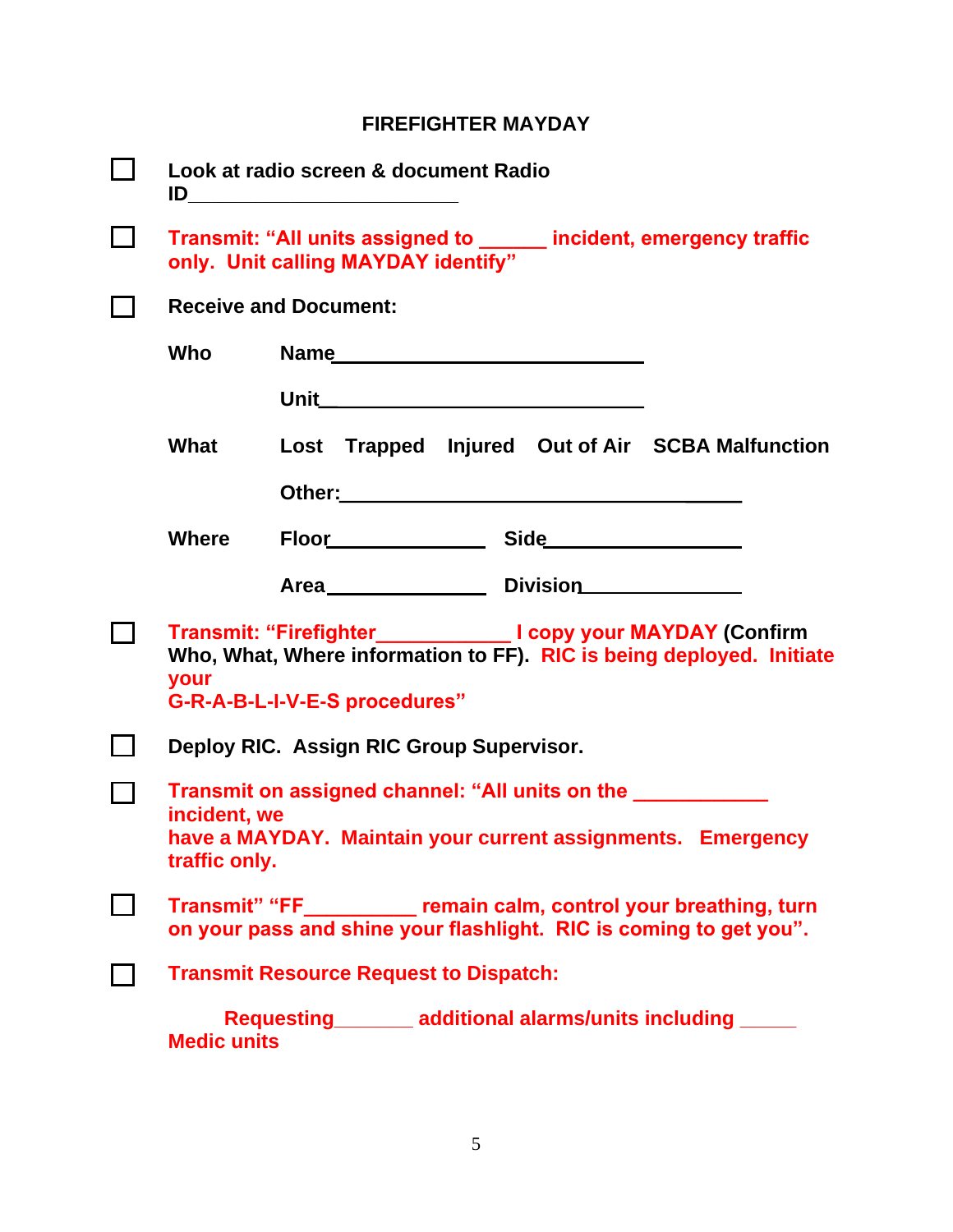\*Consider assigning an officer to command suppression efforts.



П

Assign additional companies to RIC supervisor upon request / check with RIC supervisor on additional needs.

Terminate MAYDAY operations with face to face PAR. Resume normal radio traffic.

# G-R-A-B L-I-V-E-S

| G auge – Check Air Gauge                           | L ow – Stay Low                 |
|----------------------------------------------------|---------------------------------|
| R adio – Radio for Assistance<br><b>Flashlight</b> | I Iluminate – Shine             |
| A ctivate - Activate Pass<br><b>Noise</b>          | V olume – Make a Loud           |
| <b>B</b> reathing – Conserve Air                   | E xit – Find an Exit            |
|                                                    | S hield Airway - Protect Airway |

# **Considerations**

| *Double Current Alarm (minimum)              | *Stage Units         |
|----------------------------------------------|----------------------|
| *12 to 1 rescuer ratio (minimum)             | *Suppression Efforts |
| *Additional Command and Medic Units          | <b>*Tech Rescue</b>  |
| *Is there a need for additional Frequency(s) |                      |

# **NOTE**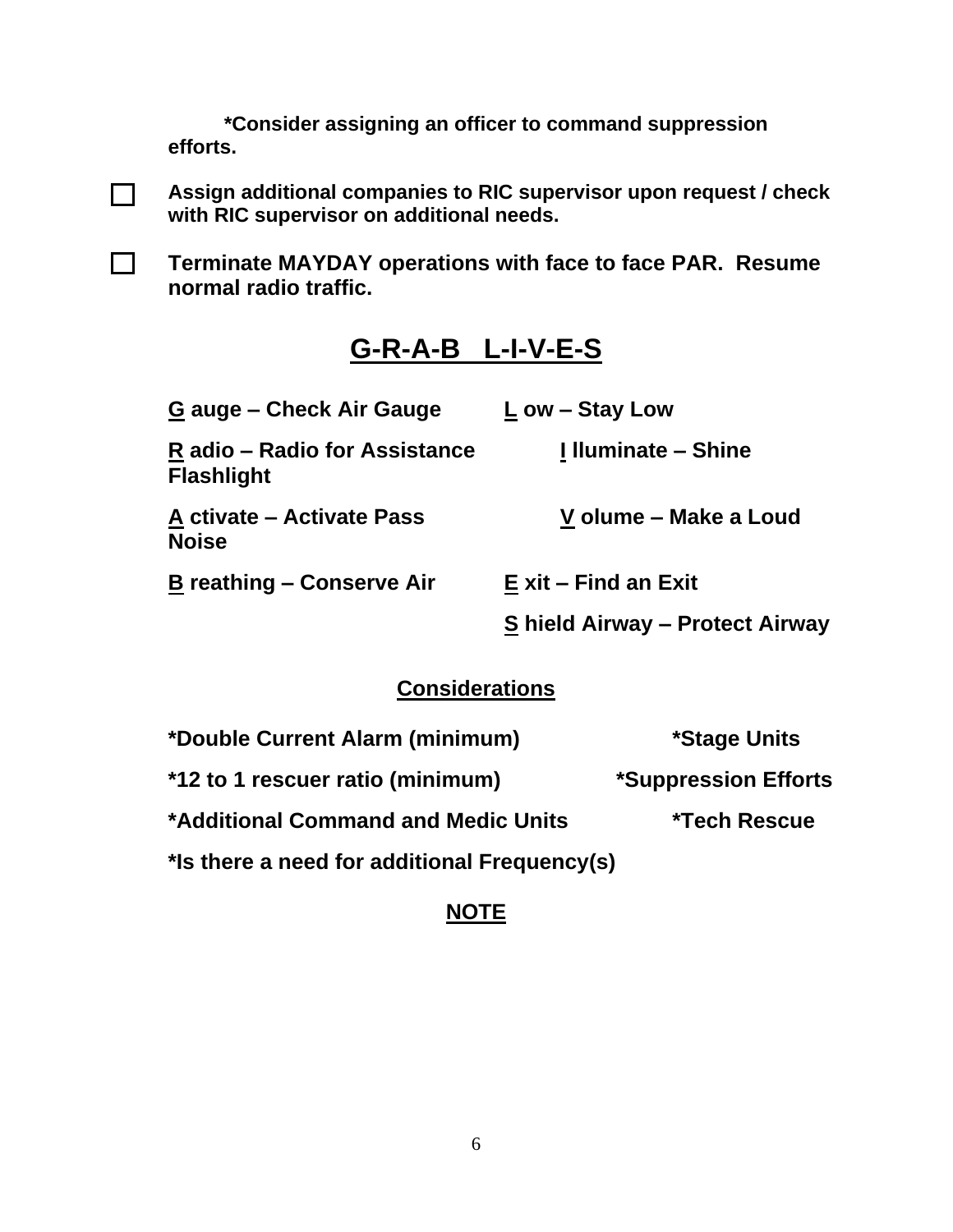

# **MICHIGAN MUTUAL AID BOX ALARM SYSTEM (MABAS) POLICIES – PRACTICES – GUIDELINES MANUAL**



**Subject: MIMABAS Rapid Intervention No: Functional Area: MIMABAS Operations Adoption Date: 3/01/2022 Category: Policy Category: Policy Revision Date: Approved by: President Brian Ball Page 1 of 3**

#### **Purpose and Scope**

The purpose of this policy is to increase firefighter safety by implementing procedures for safeguarding and rescuing firefighters who are operating in environments that are immediately dangerous to life and health (IDLH). This policy applies to all members assigned to an incident and is designed to ensure immediate assistance for members who become lost, trapped, or injured by adhering to the two-in/two-out standard and designating rapid intervention teams (RITs). 303.1.1

#### **Definitions**

- Immediately dangerous to life and health (IDLH) Any atmosphere that poses an immediate threat to life, would cause irreversible adverse health effects or would impair an individual's ability to escape from a dangerous atmosphere. Interior atmospheric conditions at structure fires beyond the incipient stage are considered IDLH, as are a variety of rescue types.
- On Deck is a forward staging position located just outside the immediate hazard zone, safely distanced from the entrance of the sector or division. Once a crew is assigned to an On Deck position, they are first and foremost a Rapid Intervention Crew (RIC) until they are given an assignment into the hazard zone.
- Mayday is the nationally adopted "call for help" term used to indicate that an emergency responder is in a situation of imminent peril where he/she is in need of immediate help.
- Rapid intervention team (RIT) A formalized designated group of individuals or companies whose sole function is to prepare, monitor and provide for effective emergency rescue of responders in IDLH atmospheres.

#### **Policy**

It is the policy to ensure that adequate personnel are on-scene before interior operations begin in any IDLH environment. However, nothing in this policy is meant to preclude firefighters from performing emergency rescue activities before an entire team has assembled.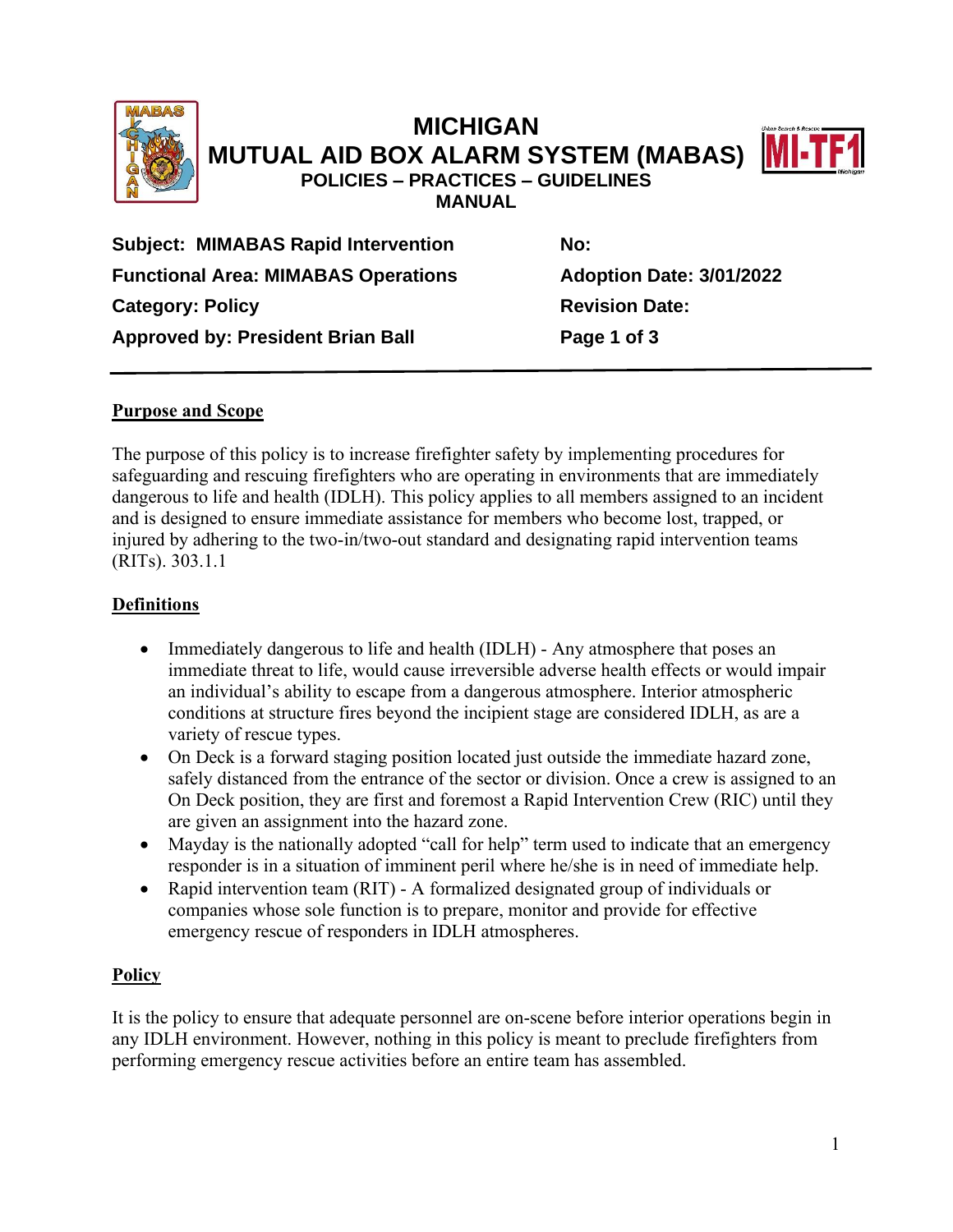#### **Pre-Deployment**

Prior to initiating any fire attack in any IDLH environment with no confirmed rescue in progress, members should ensure that there are sufficient resources on-scene to establish two-in/two-out procedures (29 CFR 1910.134; Mich. Admin. Code, R 408.17451).

- Members should ensure that at least two firefighters using self-contained breathing apparatus (SCBA) enter the IDLH environment and remain in voice or visual contact with one another at all times.
- At least two additional firefighters should be located outside the IDLH environment. One of the two outside firefighters may be assigned to an additional role so long as the individual is able to perform assistance or rescue activities without jeopardizing the safety or health of any firefighter working at the incident.

#### **Initial Deployment**

During the initial phase of an incident, confirmed rescues should take priority. When a confirmed rescue is identified during the initial phase of an incident, emergency rescue activities may be performed before a designated On-Deck crew has assembled.

All members operating in IDLH environments should be tracked and accounted for at all times, except when it would preclude firefighters from performing emergency rescue activities during the initial phase of the incident (Mich. Admin. Code, R 408.17451).

#### **RIT Duties**

The RIT should be assembled from resources at the scene, whose sole function is to prepare for, monitor, and provide effective emergency rescue for responders.

- To the extent possible, visual and voice communication should be maintained between those working in the IDLH environment and the RIT outside the IDLH environment.
- RIT members should not be involved in any other duties that divert attention or resources away from their primary mission of responder rescue.
- Additional companies may be assigned to the RIT as conditions warrant. For large incidents with multiple points of entry, multiple RITs should be considered.

#### **Emergency Deployment of RIT**

When a Mayday firefighter-down or firefighter-missing broadcast is transmitted, all nonemergency radio traffic should be cleared from the radio channels that the missing or trapped firefighter is using. Non-affected personnel should switch to other tactical frequencies. At least two individuals should be dedicated solely to monitoring the tactical channel. One person should be responsible for gathering information on the identity, location, and condition of the trapped or missing firefighter, while the second person should communicate with the trapped or missing firefighter and offer support on the tactical channel.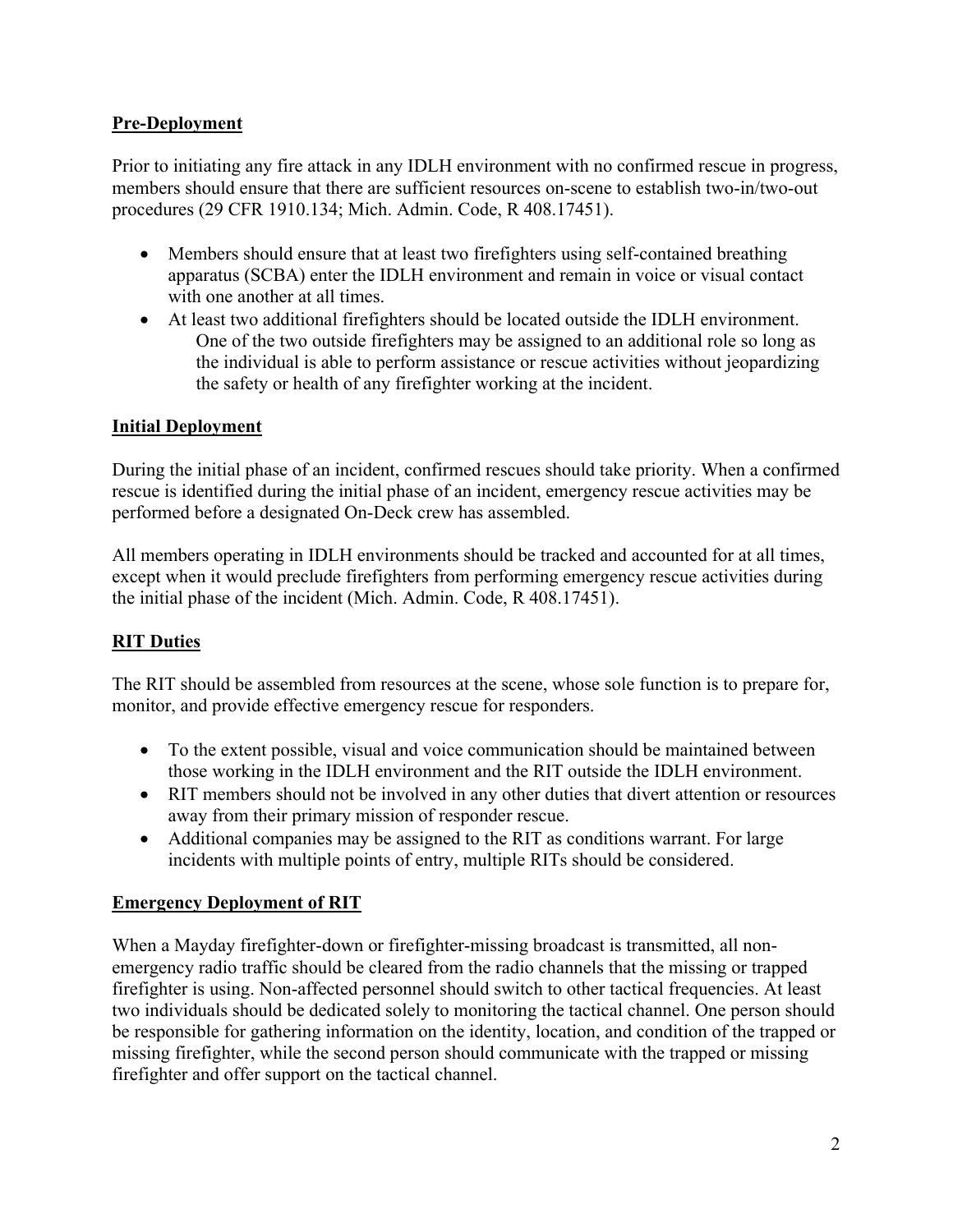For an emergency deployment of a RIT, a Rescue Group Supervisor position should be activated to coordinate the rescue as well as any fire activities in support of the rescue effort. Other divisions and groups may support the Rescue Group Supervisor's efforts by diverting fire spread through horizontal or vertical ventilation to draw fire away from the affected rescue areas and by placing hose streams to check fire spread and protect rescue efforts.

The RIT supervisor should notify the Rescue Group Supervisor before making entry for emergency rescue. The Rescue Group Supervisor should provide any assistance that is appropriate to the situation. Additional resources should be ordered as needed, including additional RITs, medical treatment and transportation groups, or other organizational elements.